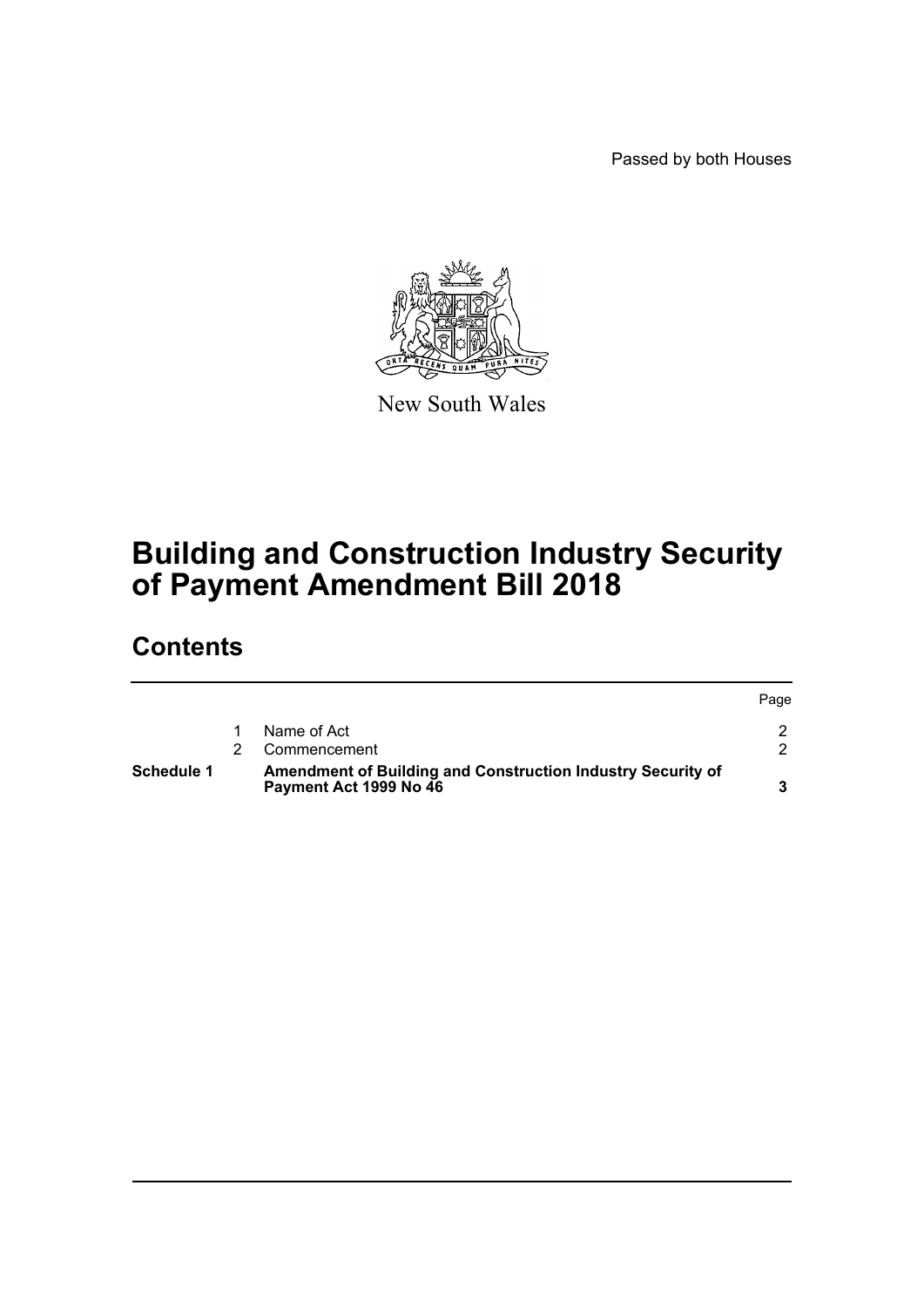*I certify that this PUBLIC BILL, which originated in the LEGISLATIVE COUNCIL, has finally passed the LEGISLATIVE COUNCIL and the LEGISLATIVE ASSEMBLY of NEW SOUTH WALES.*

*Legislative Council 2018* *Clerk of the Parliaments*



New South Wales

# **Building and Construction Industry Security of Payment Amendment Bill 2018**

Act No , 2018

An Act to amend the *Building and Construction Industry Security of Payment Act 1999* to make further provision with respect to payments for construction work carried out, and related goods and services supplied, under construction contracts; and for other purposes.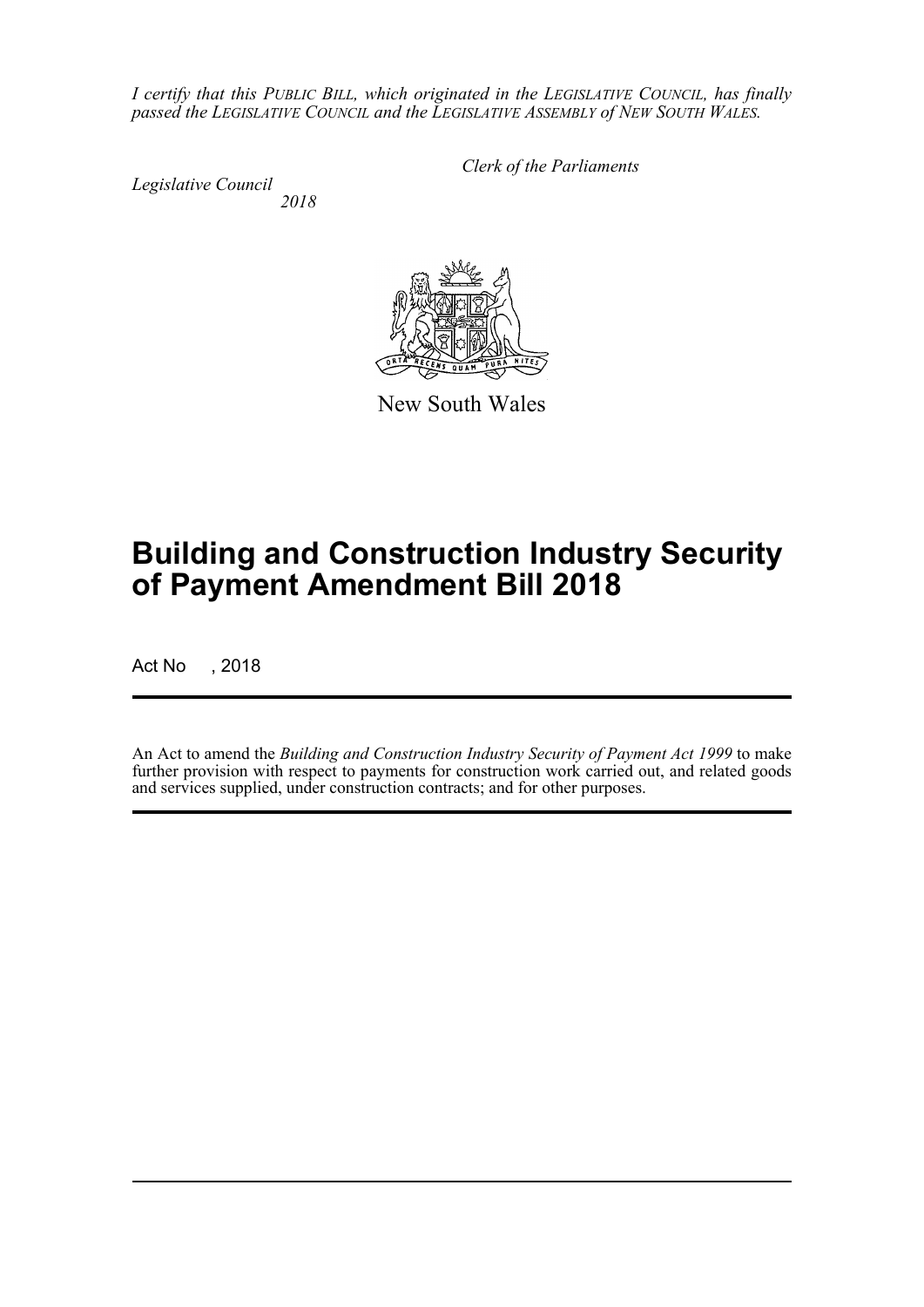Building and Construction Industry Security of Payment Amendment Bill 2018 [NSW]

## <span id="page-2-0"></span>**The Legislature of New South Wales enacts:**

## **1 Name of Act**

This Act is the *Building and Construction Industry Security of Payment Amendment Act 2018*.

## <span id="page-2-1"></span>**2 Commencement**

This Act commences on a day or days to be appointed by proclamation.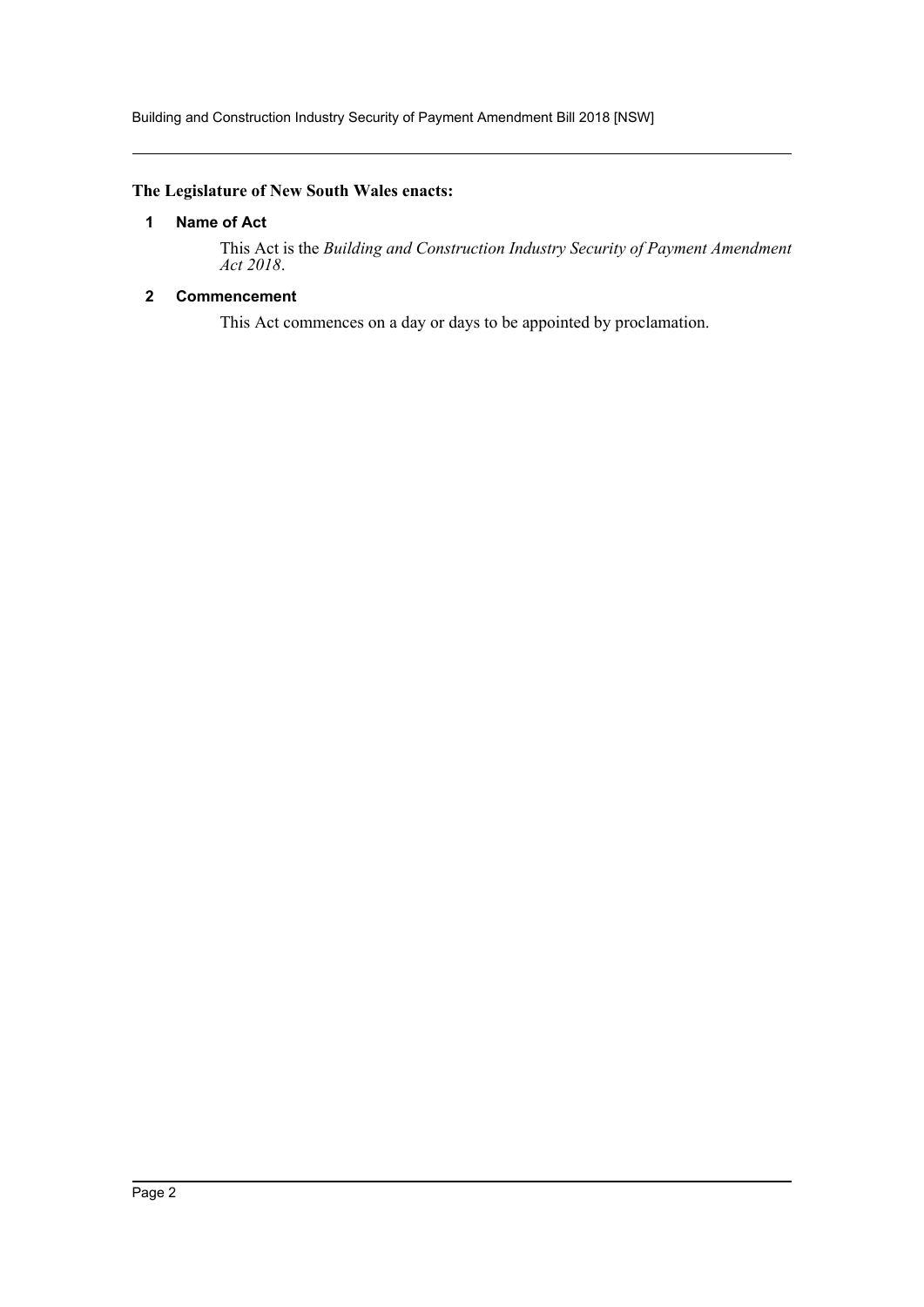## <span id="page-3-0"></span>**Schedule 1 Amendment of Building and Construction Industry Security of Payment Act 1999 No 46**

## **[1] Section 4 Definitions**

Omit the definition of *exempt residential construction contract* from section 4 (1). Insert in alphabetical order:

#### *exempt residential construction contract* means:

- (a) a construction contract that is connected with an owner occupier construction contract, or
- (b) any other type of construction contract for the carrying out of residential building work that is prescribed by the regulations for the purposes of this definition.

*owner occupier construction contract* means a construction contract for the carrying out of residential building work within the meaning of the *Home Building Act 1989* on such part of any premises as the party for whom the work is carried out resides or proposes to reside in.

## **[2] Section 4 (2)**

Omit the subsection. Insert instead:

(2) A reference in this Act to a contract that is connected with an owner occupier construction contract is a reference to a construction contract to carry out construction work or supply related goods and services as part of or incidental to the work or goods and services carried out or supplied under the owner occupier construction contract.

## **[3] Section 7 Application of Act**

Omit section 7 (2) (b).

## **[4] Section 8**

Omit the section. Insert instead:

#### **8 Right to progress payments**

A person who, under a construction contract, has undertaken to carry out construction work or to supply related goods and services is entitled to receive a progress payment.

## **[5] Section 11 Due date for payment**

Omit the note to section 11 (1A).

## **[6] Section 11 (1B) and (1C)**

Omit "a construction contract that is connected with" wherever occurring.

## **[7] Section 11 (1B) (a)**

Omit "30 business days". Insert instead "20 business days".

## **[8] Section 12A Trust account requirements for retention money**

Insert "or the subcontractor entitled to the retention money" after "Commissioner" in section 12A (3) (b).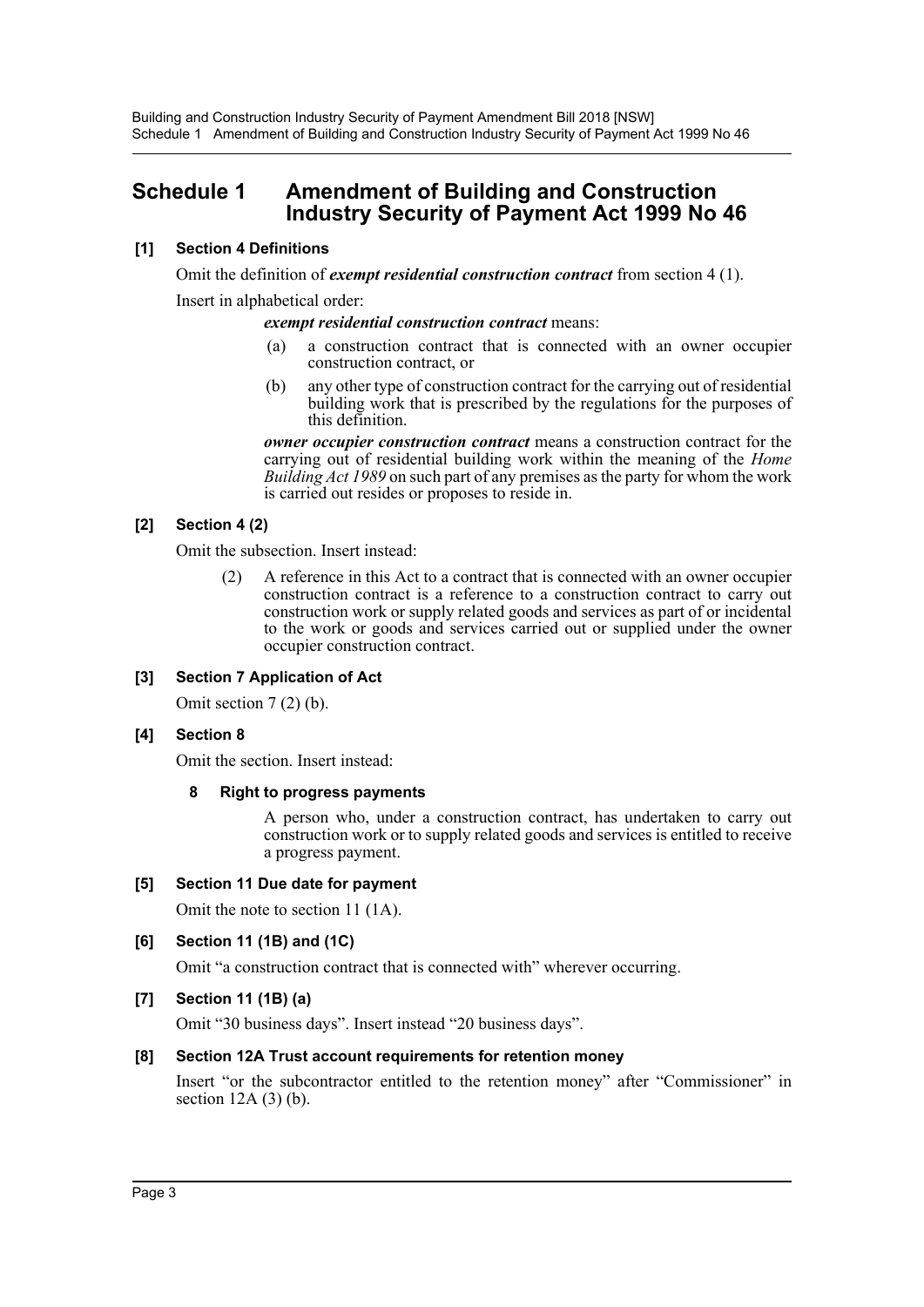#### **[9] Section 13 Payment claims**

Omit "8 (1)" from section 13 (1). Insert instead "8".

### **[10] Section 13 (1A)–(1C)**

Insert after section 13 (1):

- (1A) A payment claim may be served on and from the last day of the named month in which the construction work was first carried out (or the related goods and services were first supplied) under the contract and on and from the last day of each subsequent named month.
- (1B) However, if the construction contract concerned makes provision for an earlier date for the serving of a payment claim in any particular named month, the claim may be served on and from that date instead of on and from the last day of that month.
- (1C) In the case of a construction contract that has been terminated, a payment claim may be served on and from the date of termination.

## **[11] Section 13 (2) (c)**

Omit the paragraph. Insert instead:

(c) must state that it is made under this Act.

## **[12] Section 13 (5) and (6)**

Omit the subsections. Insert instead:

- (5) Except as otherwise provided for in the construction contract, a claimant may only serve one payment claim in any particular named month for construction work carried out or undertaken to be carried out (or for related goods and services supplied or undertaken to be supplied) in that month.
- (6) Subsection (5) does not prevent the claimant from:
	- (a) serving a single payment claim in respect of more than one progress payment, or
	- (b) including in a payment claim an amount that has been the subject of a previous claim, or
	- (c) serving a payment claim in a particular named month for construction work carried out or undertaken to be carried out (or for related goods and services supplied or undertaken to be supplied) in a previous named month.

## **[13] Section 13 (7)**

Omit "200 penalty units".

Insert instead "1,000 penalty units in the case of a corporation or 200 penalty units in the case of an individual".

## **[14] Section 13 (8)**

Omit "200 penalty units or 3 months imprisonment, or both".

Insert instead "1,000 penalty units in the case of a corporation or 200 penalty units or 3 months imprisonment (or both) in the case of an individual".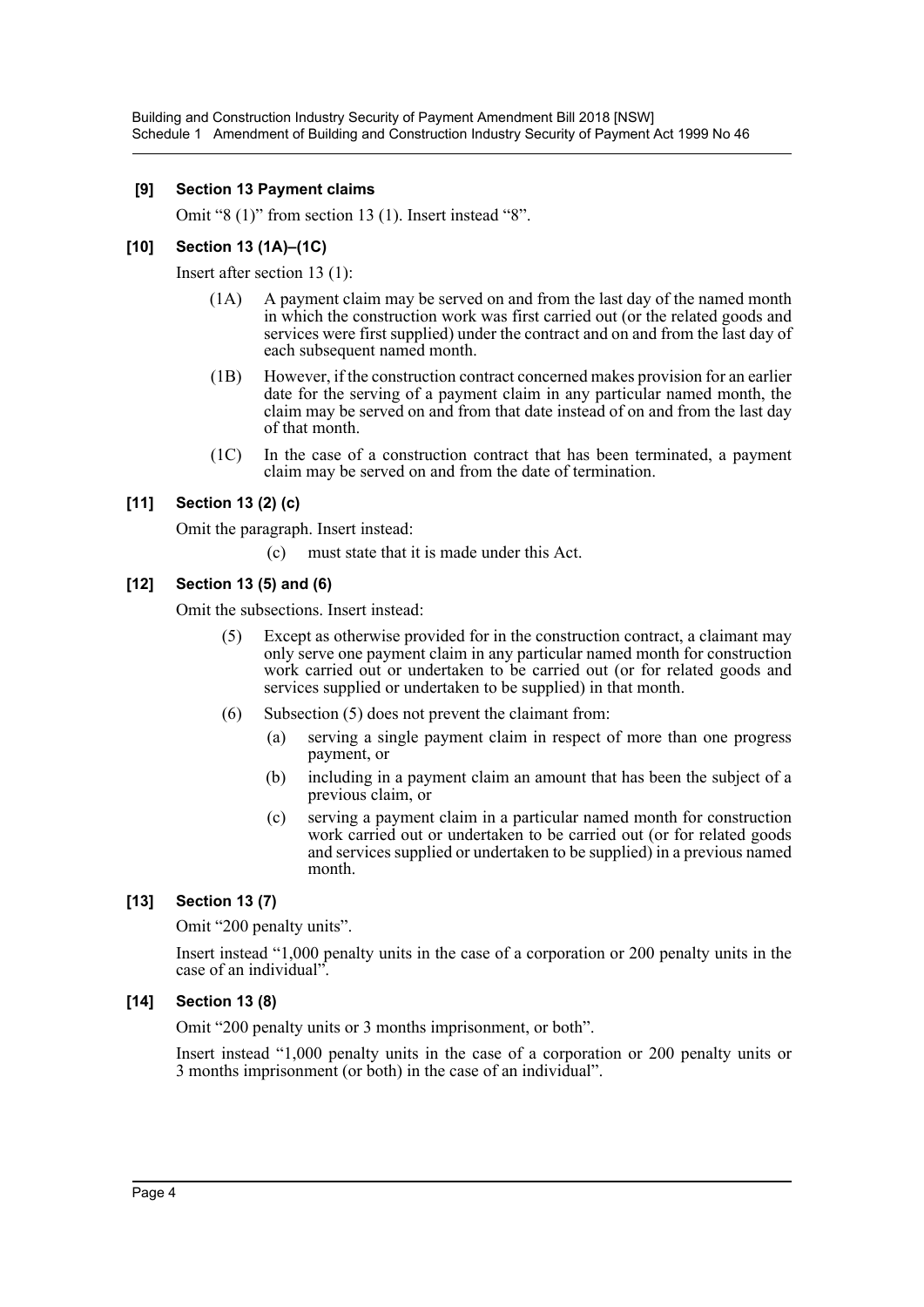### **[15] Section 13, note**

Insert at the end of section 13:

**Note.** An offence against subsection (7) or (8) committed by a corporation is an executive liability offence attracting executive liability for a director or other person involved in the management of the corporation—see section 34D.

#### **[16] Section 17 Adjudication applications**

Omit "notified" from section 17 (2) (a). Insert instead "served written notice on".

#### **[17] Section 17A**

Insert after section 17:

#### **17A Withdrawal of application**

- (1) A claimant may withdraw an adjudication application at any time:
	- (a) before an adjudicator is appointed to determine the application, or
	- (b) if an adjudicator has been appointed—before the application is determined,

by serving written notice of the withdrawal on the respondent and on the authorised nominating authority or the adjudicator (if any).

(2) If an adjudicator has been appointed to determine an adjudication application, the withdrawal of the application does not have effect if any other party to the construction contract concerned objects to the withdrawal and, in the opinion of the adjudicator, it is in the interests of justice to uphold the objection.

#### **[18] Section 21 Adjudication procedures**

Omit section 21 (3) (a). Insert instead:

- (a) within 10 business days after:
	- (i) if the respondent is entitled to lodge an adjudication response under section 20—the date on which the respondent lodges the response or, if a response is not lodged, the end of the period within which the respondent was entitled to lodge a response, or
	- (ii) in any other case—the date on which notice of the adjudicator's acceptance of the application is served on the claimant and the respondent, or

## **[19] Section 22 Adjudicator's determination**

Insert at the end of section 22 (3) (b):

, and

(c) be served by the adjudicator on the claimant and the respondent.

#### **[20] Section 23 Respondent required to pay adjudicated amount**

Insert "by the adjudicator" after "served" in paragraph (a) of the definition of *relevant date* in section  $23$  (1).

#### **[21] Section 26A Principal contractor can be required to retain money owed to respondent**

Omit section 26A (5) (but not the note). Insert instead:

(5) A person who is served with a payment withholding request must, if the person is not (or is no longer) a principal contractor for the claim, give notice to that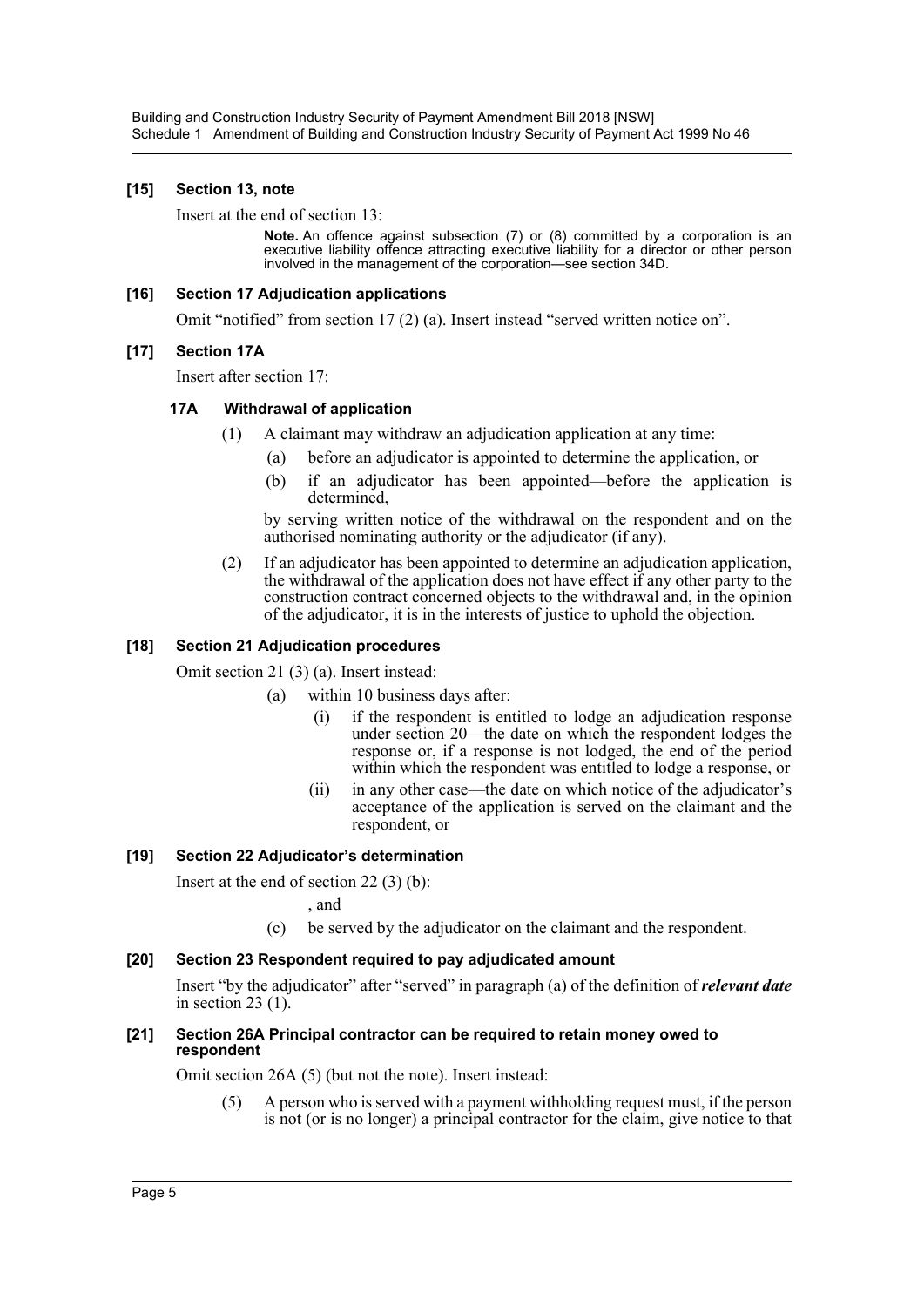effect to the claimant concerned within 10 business days after receiving the request.

Maximum penalty: 50 penalty units in the case of a corporation or 10 penalty units in the case of an individual.

#### **[22] Section 26B Obligation of principal contractor to retain money owed to respondent**

Omit section 26B (3) (a). Insert instead:

- (a) the adjudication application for the payment claim is withdrawn and the claimant does not make a new adjudication application in accordance with section 26,
- (a1) the adjudicator fails to determine the adjudication application in accordance with section 21 and the claimant does not make a new adjudication application in accordance with section 26,

## **[23] Section 26B (5)**

Omit "5 penalty units".

Insert instead "50 penalty units in the case of a corporation or 10 penalty units in the case of an individual".

## **[24] Sections 26D (3) and 26E (2) and (3)**

Omit "10 penalty units" wherever occurring.

Insert instead "50 penalty units in the case of a corporation or 10 penalty units in the case of an individual".

### **[25] Section 28 Nominating authorities**

Insert after section 28 (1A):

(1B) An authority under this section may be given unconditionally or subject to conditions.

## **[26] Section 28 (2)**

Insert "or is given subject to conditions" after "withdrawn" in section 28 (2) (b).

#### **[27] Section 28A**

Insert after section 28:

#### **28A Code of practice for authorised nominating authorities**

- (1) The Minister may, by order published on the NSW legislation website, make a code of practice to be observed by an authorised nominating authority in relation to its activities under this Act. The order is to set out the code of practice.
- (2) The code of practice takes effect on the day on which the order is published or, if the order specifies a later date for commencement, on the later date.
- (3) The Minister may, by order published on the NSW legislation website, amend or repeal the code of practice.
- (4) An authorised nominating authority that contravenes a provision of the code of practice that is identified in the code as an "offence provision" is guilty of an offence under this section.

Maximum penalty: 50 penalty units.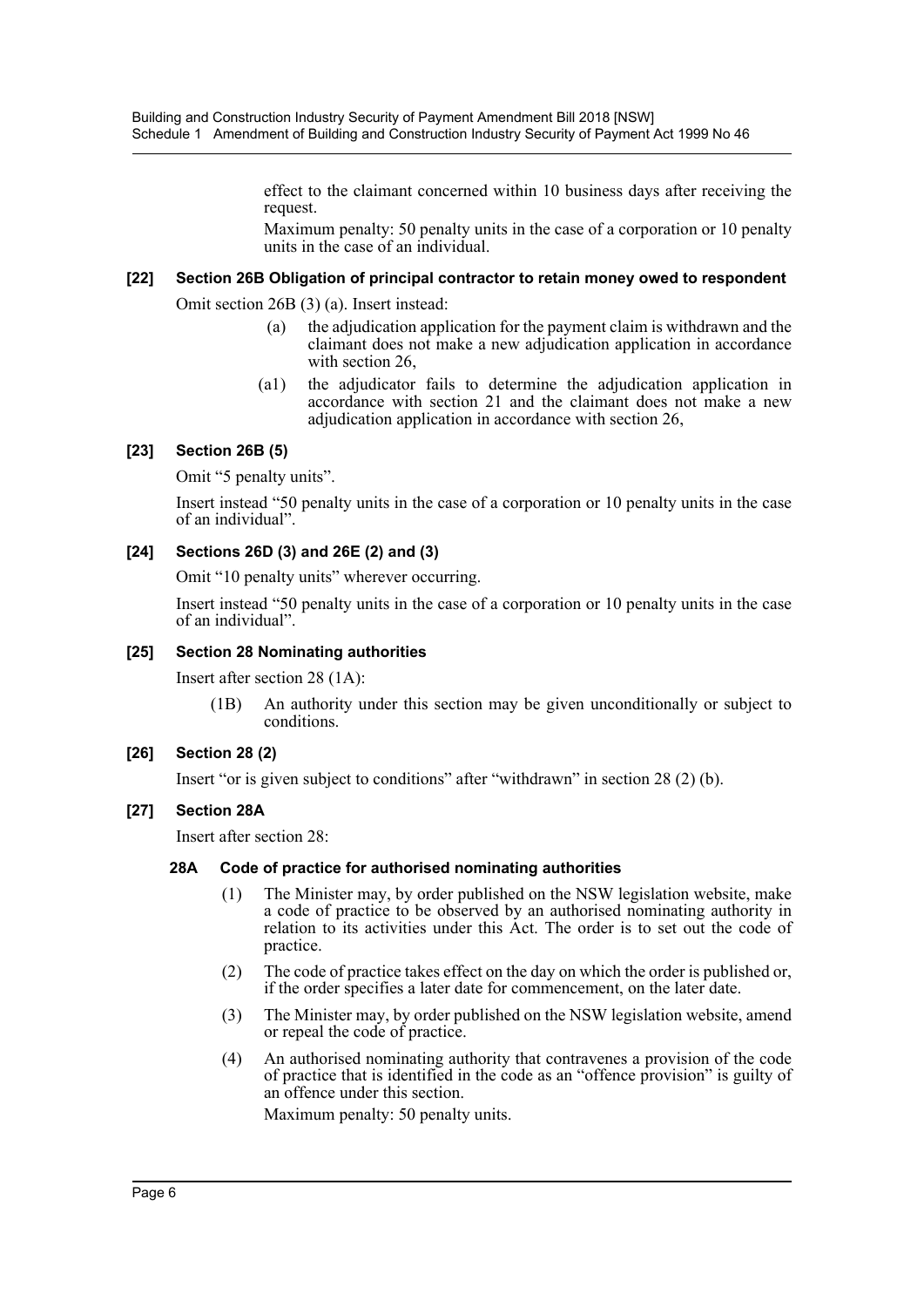- (5) The Minister may withdraw a person's authority to nominate adjudicators for the purposes of this Act if the Minister is satisfied that the person has contravened a provision of the code of practice. Nothing in this subsection limits:
	- (a) the grounds on which the Minister may withdraw any such authority under section 28, or
	- (b) the right of a person under that section to apply to the Civil and Administrative Tribunal for an administrative review under the *Administrative Decisions Review Act 1997* of the Minister's decision to withdraw the authority.

#### **[28] Section 31 Service of documents**

Omit "notice" wherever occurring in section 31 (1) and (2). Insert instead "document".

#### **[29] Section 31 (1) (d) and (d1)**

Omit "notices" wherever occurring. Insert instead "documents".

#### **[30] Section 31 (1) (e)**

Omit the paragraph. Insert instead:

(e) in the case of service by a party to a construction contract on another party to the construction contract—in the manner that may be provided under the construction contract.

#### **[31] Section 31 (3)**

Omit "notices". Insert instead "documents".

## **[32] Section 31 (4)**

Insert after section 31 (3):

(4) In this section:

*document* includes written notice or determination. *serve* includes give, send or otherwise provide.

#### **[33] Sections 32A and 32B**

Insert after section 32:

#### **32A Finding of jurisdictional error in adjudicator's determination**

- (1) If, in any proceedings before the Supreme Court relating to any matter arising under a construction contract, the Court makes a finding that a jurisdictional error has occurred in relation to an adjudicator's determination under this Part, the Court may make an order setting aside the whole or any part of the determination.
- (2) Without limiting subsection (1), the Supreme Court may identify the part of the adjudicator's determination affected by jurisdictional error and set aside that part only, while confirming the part of the determination that is not affected by jurisdictional error.

#### **32B Application of Part to a claimant in liquidation**

(1) A corporation in liquidation cannot serve a payment claim on a person under this Part or take action under this Part to enforce a payment claim (including by making an application for adjudication of the claim) or an adjudication determination.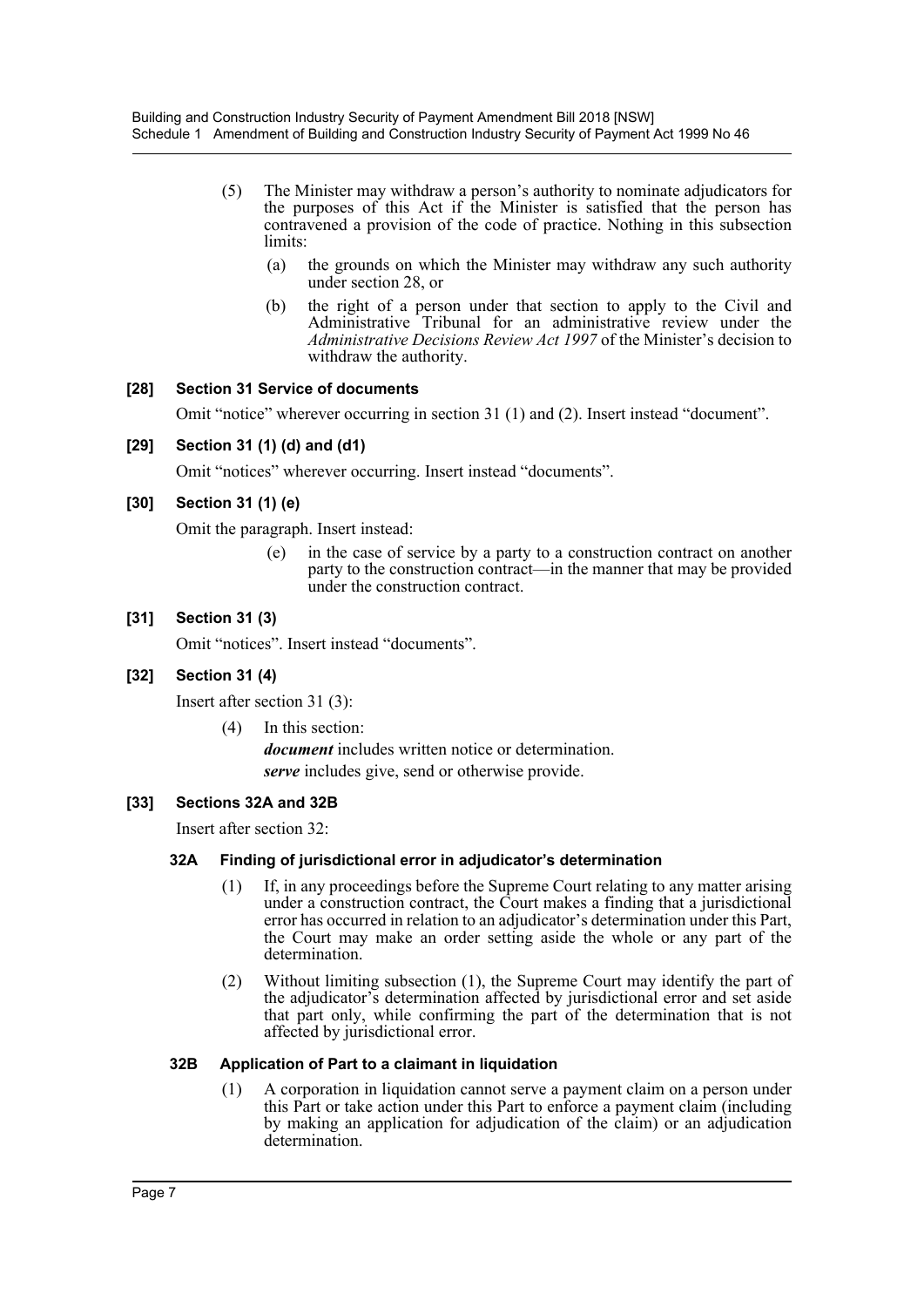(2) If a corporation in liquidation has made an adjudication application that is not finally determined immediately before the day on which it commenced to be in liquidation, the application is taken to have been withdrawn on that day.

## **[34] Part 3A**

Insert after Part 3:

## **Part 3A Investigation and enforcement powers**

## **Division 1 Preliminary**

#### **32C Authorised officers**

(1) In this Part:

*authorised officer* means:

- (a) a person employed in the Department of Finance, Services and Innovation who is appointed under this Part as an authorised officer, or
- (b) an investigator appointed under section 18 of the *Fair Trading Act 1987*.
- (2) The Secretary may appoint persons employed in the Department of Finance, Services and Innovation as authorised officers for the purposes of this Part.
- (3) A person appointed under subsection (2) is to be provided by the Secretary with a certificate of identification.
- (4) An authorised officer must, when exercising on any premises any function of the authorised officer under this Part, produce the officer's certificate of identification to any person apparently in charge of the premises who requests its production.

#### **32D Purposes for which functions under Part may be exercised**

- (1) An authorised officer may exercise the functions conferred by this Part for any of the following purposes:
	- (a) for the purpose of investigating, monitoring and enforcing compliance with the requirements imposed by or under this Act,
	- (b) for obtaining information or records connected with the administration of this Act,
	- (c) for the purpose of administering or executing this Act.
- (2) In this Part, a reference to an *authorised purpose* is a reference to any purpose referred to in subsection (1).

#### **32E Extraterritorial application**

A notice may be given under this Part to a person in respect of a matter even though the person is outside the State or the matter occurs outside the State, so long as the matter affects or relates to construction work carried out in the State or to related goods and services supplied in the State.

## **Division 2 Information gathering powers**

#### **32F Exercise in conjunction with other powers**

A power conferred by this Division may be exercised whether or not a power of entry under Division 3 is being exercised.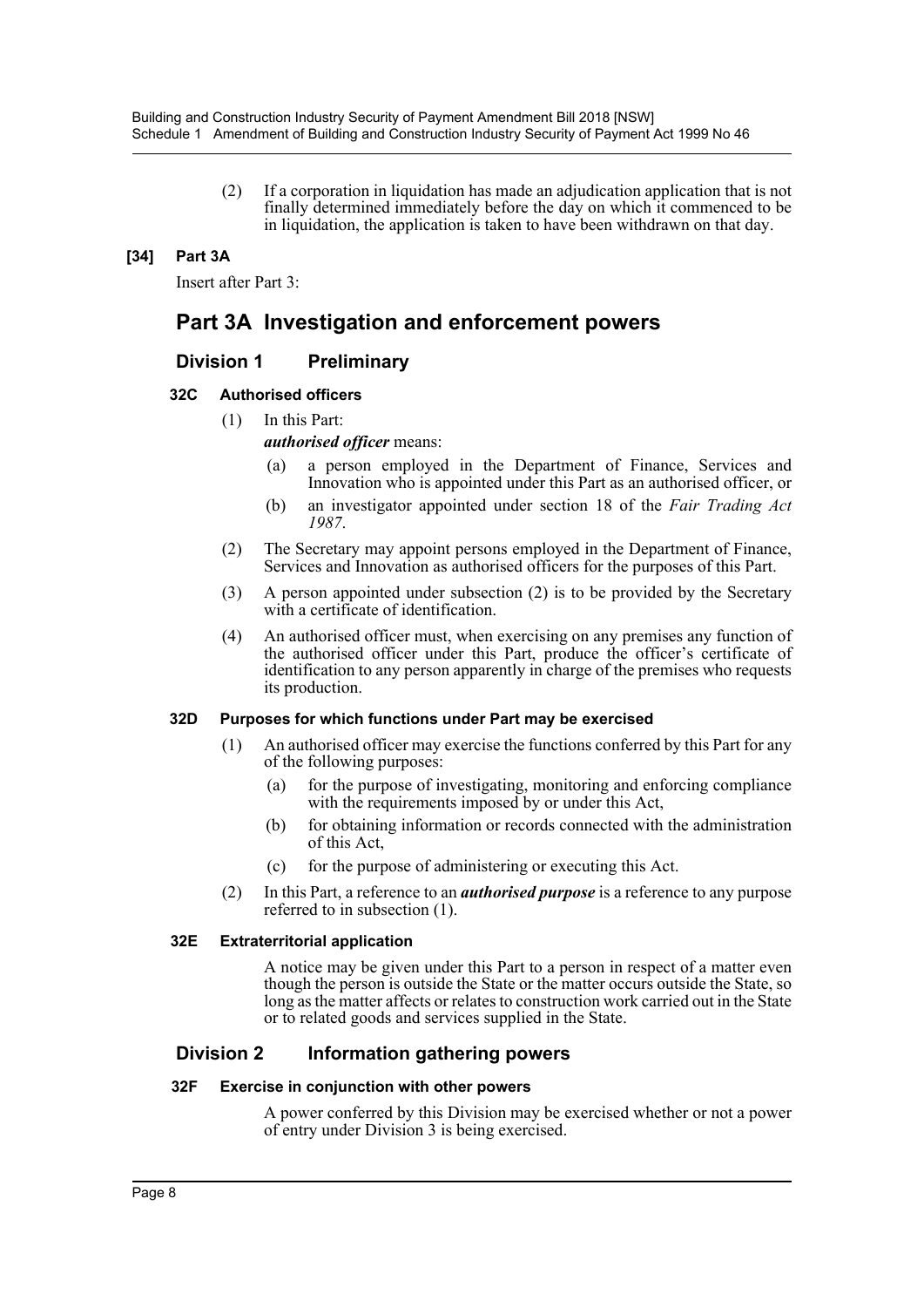#### **32G Power of authorised officers to require information and records**

- (1) An authorised officer may, by notice in writing given to a person, require the person to furnish to the officer such information or records (or both) as the officer may require for an authorised purpose.
- (2) A notice under this Division must specify the manner in which information or records are required to be furnished and a reasonable time by which the information or records are required to be furnished.
- (3) A notice under this Division may only require a person to furnish existing records that are in the person's possession or that are within the person's power to obtain lawfully.
- (4) The person to whom any record is furnished under this Division may take copies of it.
- (5) If any record required to be furnished under this Division is in electronic, mechanical or other form, the notice requires the record to be furnished in written form, unless the notice otherwise provides.

#### **32H Power of authorised officers to require answers**

- (1) An authorised officer may require a person whom the authorised officer suspects on reasonable grounds to have knowledge of matters in respect of which information is reasonably required for an authorised purpose to answer questions in relation to those matters.
- (2) An authorised officer may, by notice in writing, require a corporation to nominate, in writing within the time specified in the notice, a director or officer of the corporation to be the corporation's representative for the purpose of answering questions under this section.
- (3) Answers given by a person nominated under subsection (2) bind the corporation.
- (4) An authorised officer may, by notice in writing, require a person to attend at a specified place and time to answer questions under this section if attendance at that place is reasonably required in order that the questions can be properly put and answered.
- (5) The place and time at which a person may be required to attend under subsection (4) is to be:
	- (a) a place and time nominated by the person, or
	- (b) if the place and time nominated is not reasonable in the circumstances or a place and time is not nominated by the person, a place and time nominated by the authorised officer that is reasonable in the circumstances.

## **Division 3 Entry to premises**

## **32I Power of authorised officers to enter premises**

- (1) An authorised officer may enter premises at any reasonable time.
- (2) Entry to premises may be effected with or without the authority of a search warrant.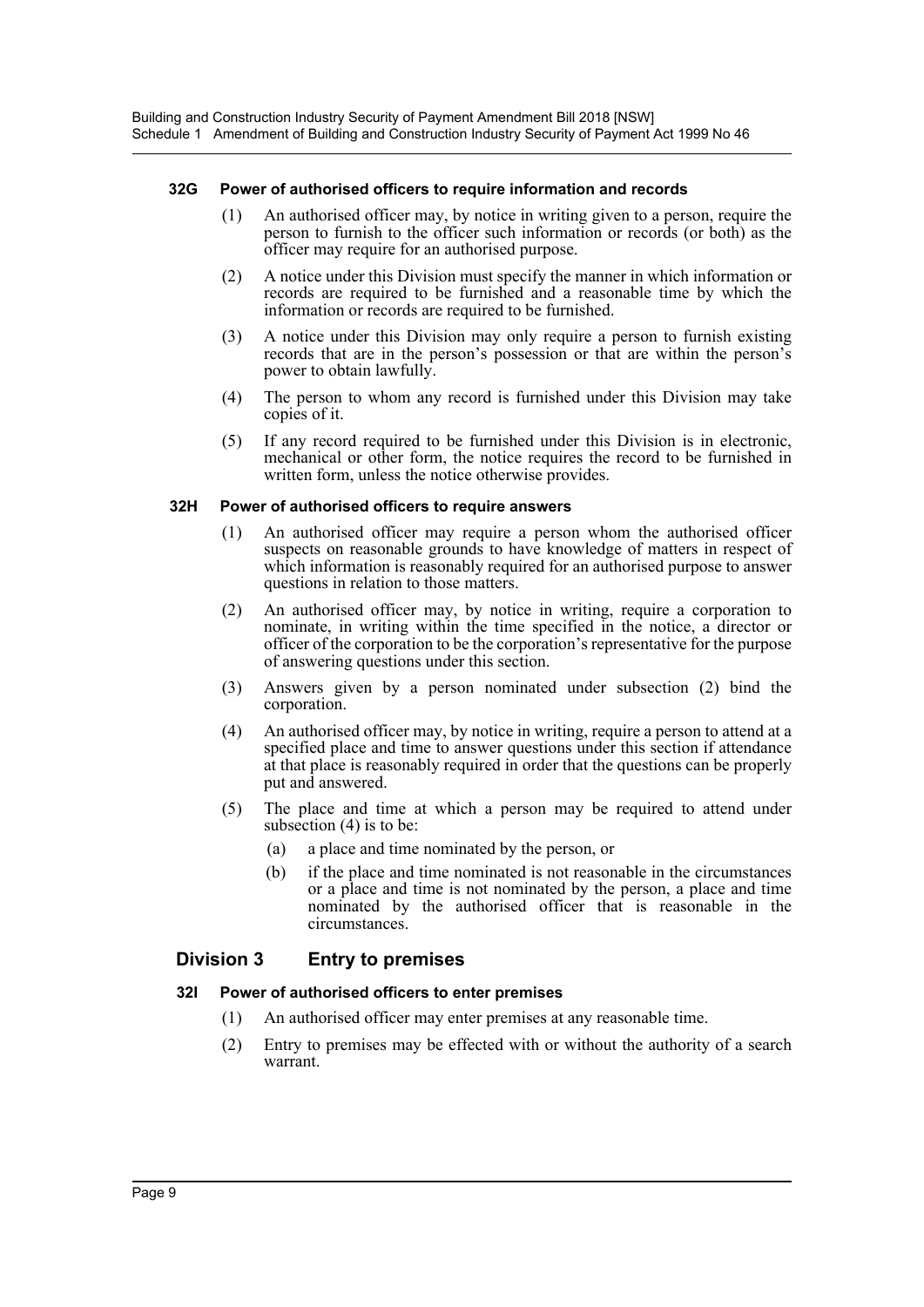#### **32J Entry into residential premises only with permission or search warrant**

This Division does not empower an authorised officer to enter a part of premises that is used predominantly for residential purposes without the permission of the occupier or the authority of a search warrant.

#### **32K Search warrants**

- (1) An authorised officer under this Act may apply to an issuing officer for the issue of a search warrant if the authorised officer believes on reasonable grounds that:
	- (a) a requirement imposed by or under this Act is being or has been contravened at any premises, or
	- (b) there is, in or on any premises, matter or a thing that is connected with an offence under this Act or the regulations.
- (2) An issuing officer to whom such an application is made may, if satisfied that there are reasonable grounds for doing so, issue a search warrant authorising an authorised officer named in the warrant and any other person named in the warrant:
	- (a) to enter the premises, and
	- (b) to exercise any function of an authorised officer under this Part.
- (3) Division 4 of Part 5 of the *Law Enforcement (Powers and Responsibilities) Act 2002* applies to a search warrant issued under this section.
- (4) Without limiting the generality of section 71 of the *Law Enforcement (Powers and Responsibilities) Act 2002*, a police officer may:
	- (a) accompany an authorised officer executing a search warrant issued under this section, and
	- (b) take all reasonable steps to assist the authorised officer in the exercise of the officer's functions under this section.
- (5) In this section:

*issuing officer* means an authorised officer within the meaning of the *Law Enforcement (Powers and Responsibilities) Act 2002*.

#### **32L Power to require owner or occupier to provide assistance**

An authorised officer proposing to exercise a power of entry under this Division may, by notice in writing given to the owner or occupier of the premises, require the owner or occupier to provide such reasonable assistance and facilities as are specified in the notice within a specified time and in a specified manner.

#### **32M Powers that can be exercised on premises**

- (1) An authorised officer may, at any premises lawfully entered, do anything that in the opinion of the authorised officer is reasonably necessary to be done for an authorised purpose, including (but not limited to) the things specified in subsection (2).
- (2) An authorised officer may do any or all of the following:
	- (a) make examinations and inquiries that the authorised officer considers necessary,
	- (b) direct a person to produce records for inspection,
	- (c) examine and inspect records,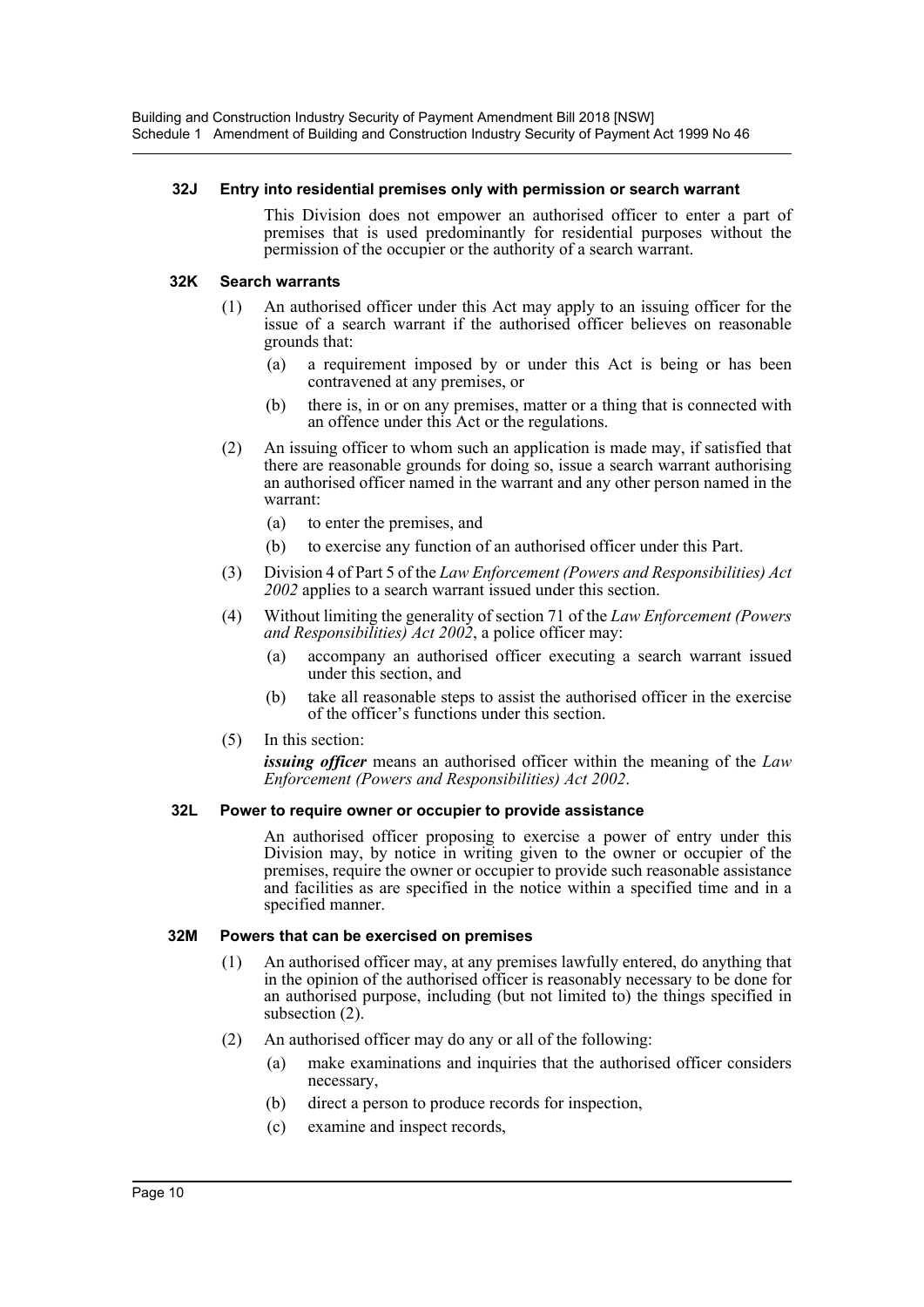- (d) copy records,
- (e) seize anything that the authorised officer has reasonable grounds for believing is connected with an offence against this Act or the regulations,
- (f) do anything else authorised by or under this Act.
- (3) The power to seize anything connected with an offence includes a power to seize:
	- (a) a thing with respect to which the offence has been committed, and
	- (b) a thing that will afford evidence of the commission of the offence, and
	- (c) a thing that was used for the purpose of committing the offence.
- (4) The power to do a thing under this section includes a power to arrange for that thing to be done.
- (5) A power to do something under this section in relation to a thing may be exercised without the consent of the owner of the thing.
- (6) In this section, a reference to an offence includes a reference to an offence that there are reasonable grounds for believing has been committed.

#### **32N Dealing with seized things**

- (1) An authorised officer who seizes any thing under this Division on any premises must issue the person apparently in charge of the premises with a written receipt for the thing seized.
- (2) An authorised officer may retain any thing seized under this Division until the completion of proceedings (including proceedings on appeal) in which it may be evidence.
- (3) A record may only be retained under subsection (2) if the person from whom the record was seized is provided, within a reasonable time after the seizure, with a copy of the record certified by the authorised officer as a true copy. The copy is, as evidence, of equal validity to the record of which it is certified to be a copy.
- (4) Subsection (2) ceases to have effect in relation to anything seized if, on the application of a person aggrieved by the seizure, the court in which proceedings referred to in that subsection are commenced so orders.

## **Division 4 Offences**

#### **32O Failure to comply with requirement under Part**

- (1) A person must not, without reasonable excuse, refuse or fail to comply with a requirement made of the person under this Part. Maximum penalty:
	- (a) in the case of a corporation—40 penalty units, or
	- (b) in the case of an individual—20 penalty units.
- (2) A person is not guilty of an offence of failing to comply with a requirement under this Part to furnish records or information or to answer a question unless the person was warned on that occasion that a failure to comply is an offence.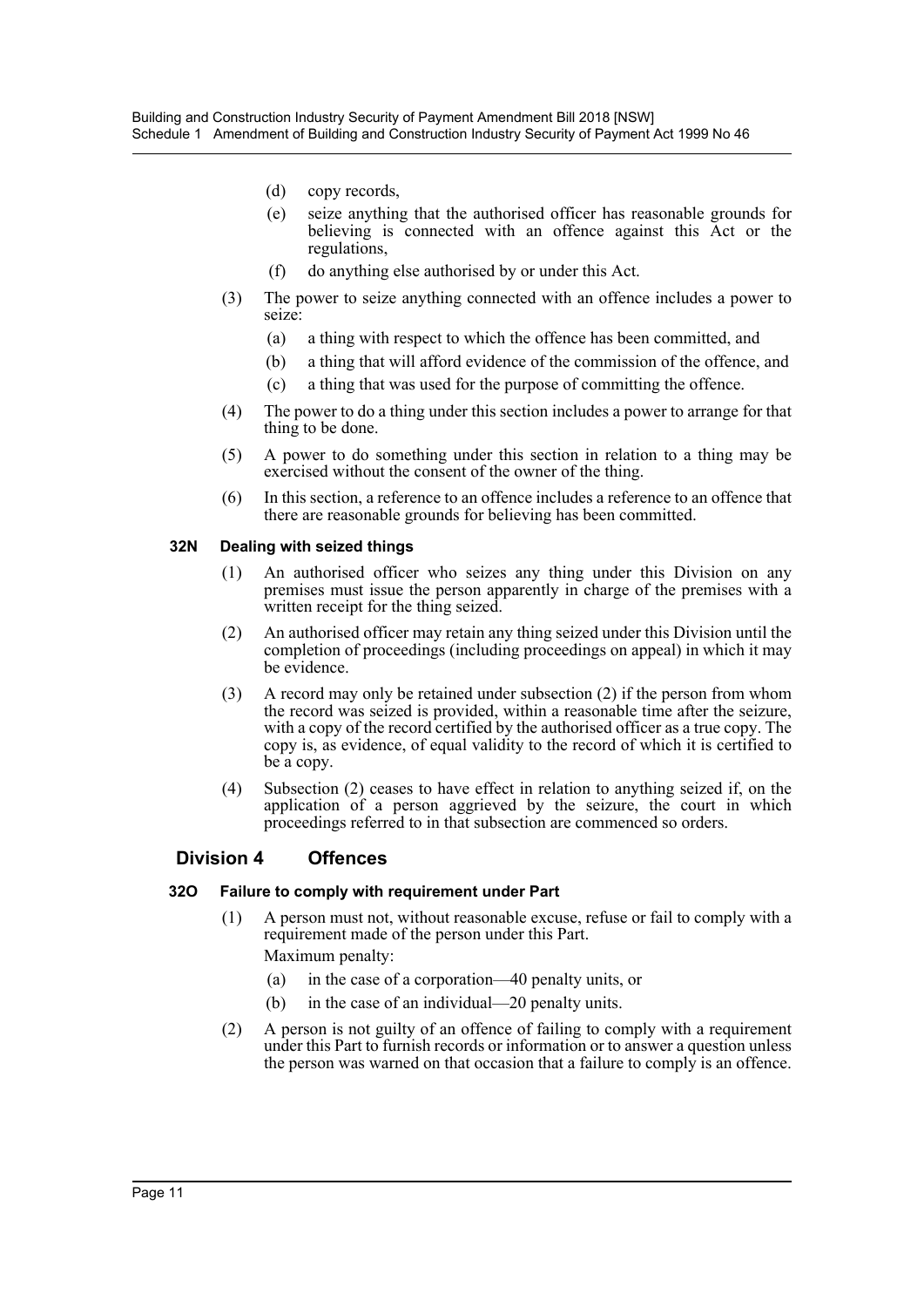#### **32P False or misleading information**

A person must not provide information or a record or give an answer in purported compliance with a requirement made under this Part knowing that the information, record or answer is false or misleading in a material respect. Maximum penalty:

- (a) in the case of a corporation—500 penalty units, or
- (b) in the case of an individual—100 penalty units.

#### **32Q Obstruction of authorised officer**

- (1) A person must not, without reasonable excuse, delay, hinder or obstruct an authorised officer in the exercise of the officer's functions under this Part. Maximum penalty:
	- (a) in the case of a corporation—40 penalty units, or
	- (b) in the case of an individual—20 penalty units.
- (2) It is a defence to an offence under this section if the person charged establishes that the authorised officer failed to produce the authorised officer's certificate of identification when requested to do so.

#### **[35] Sections 34A–34D**

Omit section 34A. Insert instead:

#### **34A Proceedings for offences**

- (1) Proceedings for an offence against this Act or the regulations may be dealt with summarily before the Local Court.
- (2) Proceedings for an offence against this Act or the regulations may be commenced within, but not later than, 2 years after the date on which the offence is alleged to have been committed.

#### **34B Penalty notices**

- (1) An authorised officer within the meaning of Part 3A may issue a penalty notice to a person if it appears to the officer that the person has committed a penalty notice offence.
- (2) A penalty notice offence is an offence against this Act or the regulations that is prescribed by the regulations as a penalty notice offence.
- (3) The *Fines Act 1996* applies to a penalty notice issued under this section. **Note.** The *Fines Act 1996* provides that, if a person issued with a penalty notice does not wish to have the matter determined by a court, the person may pay the amount specified in the notice and is not liable to any further proceedings for the alleged offence.
- (4) The amount payable under a penalty notice issued under this section is the amount prescribed for the alleged offence by the regulations (not exceeding the maximum amount of penalty that could be imposed for the offence by a court).
- (5) This section does not limit the operation of any other provision of, or made under, this or any other Act relating to proceedings that may be taken in respect of offences.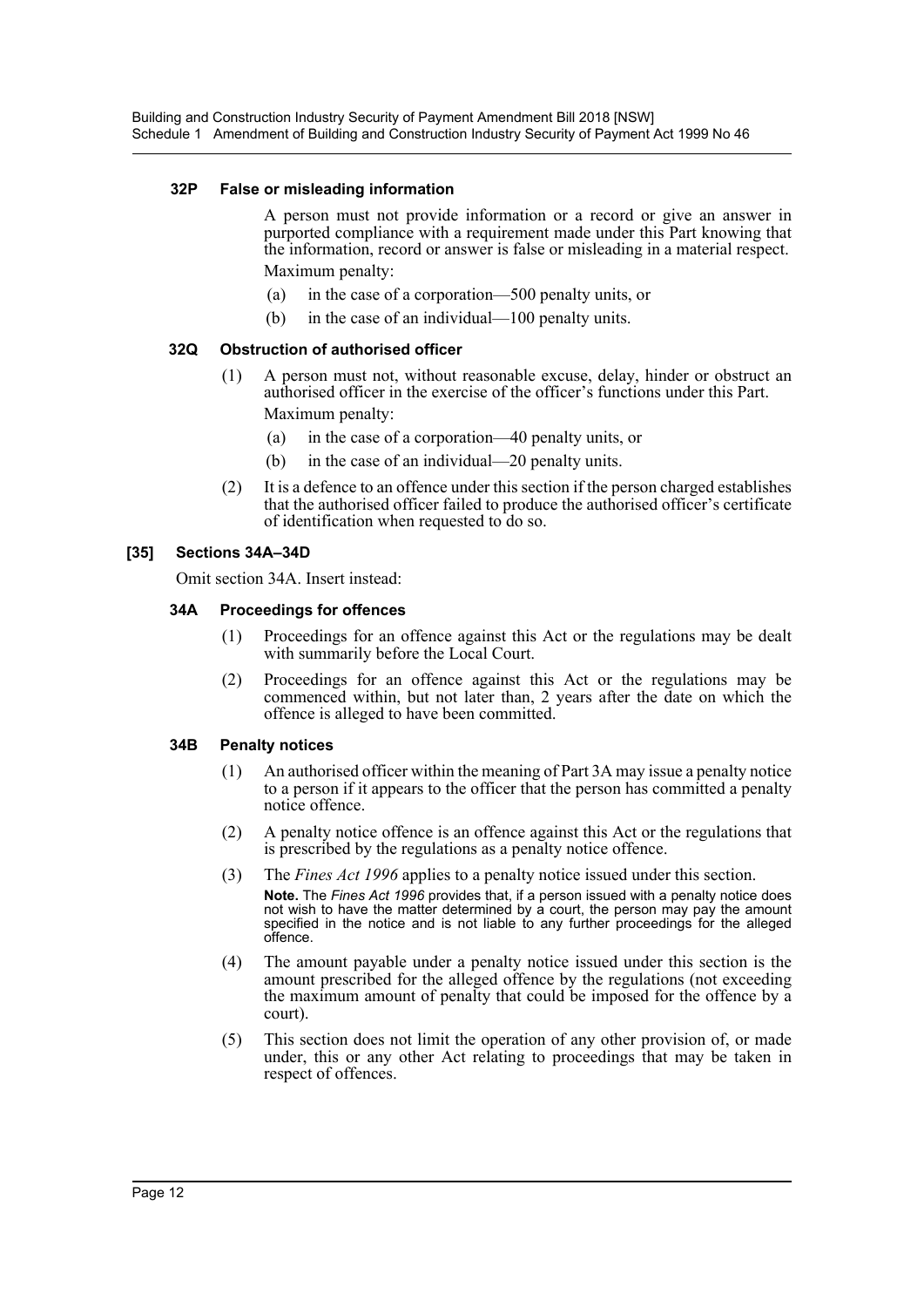#### **34C Liability of directors etc for offences by corporation—accessory to the commission of offences**

- (1) For the purposes of this section, a *corporate offence* is an offence against this Act or the regulations that is capable of being committed by a corporation.
- (2) A person commits an offence against this section if:
	- (a) a corporation commits a corporate offence, and
	- (b) the person is:
		- (i) a director of the corporation, or
		- (ii) an individual who is involved in the management of the corporation and who is in a position to influence the conduct of the corporation in relation to the commission of the corporate offence, and
	- (c) the person:
		- (i) aids, abets, counsels or procures the commission of the corporate offence, or
		- (ii) induces, whether by threats or promises or otherwise, the commission of the corporate offence, or
		- (iii) conspires with others to effect the commission of the corporate offence, or
		- (iv) is in any other way, whether by act or omission, knowingly concerned in, or party to, the commission of the corporate offence.

Maximum penalty: The maximum penalty for the corporate offence if committed by an individual.

- (3) The prosecution bears the legal burden of proving the elements of the offence against this section.
- (4) The offence against this section can only be prosecuted by a person who can bring a prosecution for the corporate offence.
- (5) This section does not affect the liability of the corporation for the corporate offence, and applies whether or not the corporation is prosecuted for, or convicted of, the corporate offence.
- (6) This section does not affect the application of any other law relating to the criminal liability of any persons (whether or not directors or other managers of the corporation) who are concerned in, or party to, the commission of the corporate offence.

#### **34D Liability of directors etc for specified offences by corporation—offences attracting executive liability**

- (1) For the purposes of this section, an *executive liability offence* is:
	- (a) an offence against section 13 (7) or (8) that is committed by a corporation, or
	- (b) an offence against the regulations that:
		- (i) is created under section 12A, and
		- (ii) is prescribed by the regulations as an offence to which this section applies, and
		- (iii) is committed by a corporation.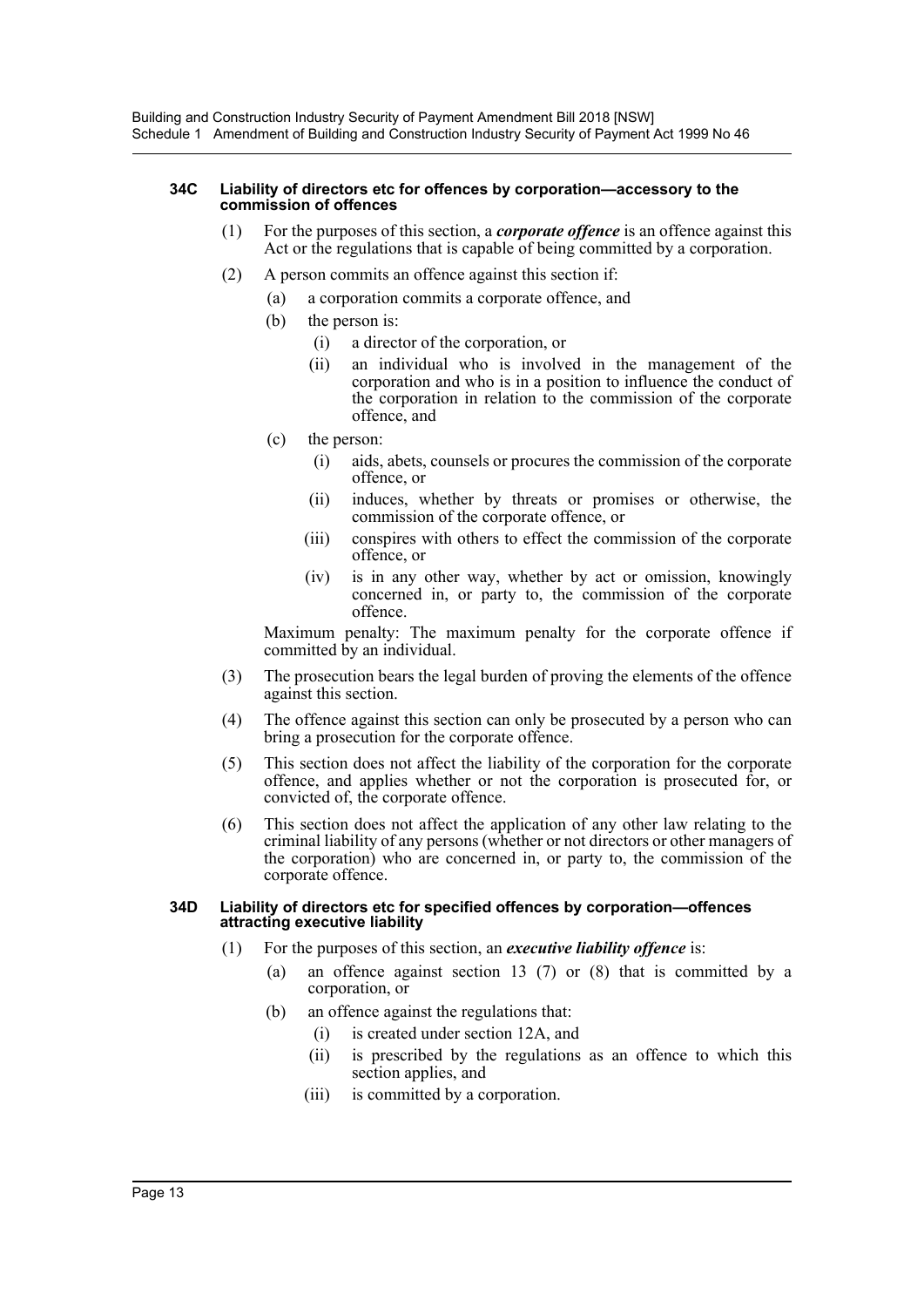- (2) A person commits an offence against this section if:
	- (a) a corporation commits an executive liability offence, and
	- (b) the person is:
		- (i) a director of the corporation, or
		- (ii) an individual who is involved in the management of the corporation and who is in a position to influence the conduct of the corporation in relation to the commission of the executive liability offence, and
	- (c) the person:
		- (i) knows that the executive liability offence (or an offence of the same type) would be or is being committed or is recklessly indifferent as to whether it would be or is being committed, and
		- (ii) fails to take all reasonable steps to prevent or stop the commission of that offence.

Maximum penalty: 200 penalty units.

- (3) The prosecution bears the legal burden of proving the elements of the offence against this section.
- (4) The offence against this section can only be prosecuted by a person who can bring a prosecution for the executive liability offence.
- (5) This section does not affect the liability of the corporation for the executive liability offence, and applies whether or not the corporation is prosecuted for, or convicted of, the executive liability offence.
- (6) This section does not affect the application of any other law relating to the criminal liability of any persons (whether or not directors or other managers of the corporation) who are accessories to the commission of the executive liability offence or are otherwise concerned in, or party to, the commission of the executive liability offence.
- (7) In this section:

*director* has the same meaning it has in the *Corporations Act 2001* of the Commonwealth.

*reasonable steps*, in relation to the commission of an executive liability offence, includes, but is not limited to, such action (if any) of the following kinds as is reasonable in all the circumstances:

- (a) action towards:
	- (i) assessing the corporation's compliance with the provision creating the executive liability offence, and
	- (ii) ensuring that the corporation arranged regular professional assessments of its compliance with the provision,
- (b) action towards ensuring that the corporation's employees, agents and contractors are provided with information, training, instruction and supervision appropriate to them to enable them to comply with the provision creating the executive liability offence so far as the provision is relevant to them,
- (c) action towards ensuring that:
	- (i) the plant, equipment and other resources, and
	- (ii) the structures, work systems and other processes,

relevant to compliance with the provision creating the executive liability offence are appropriate in all the circumstances,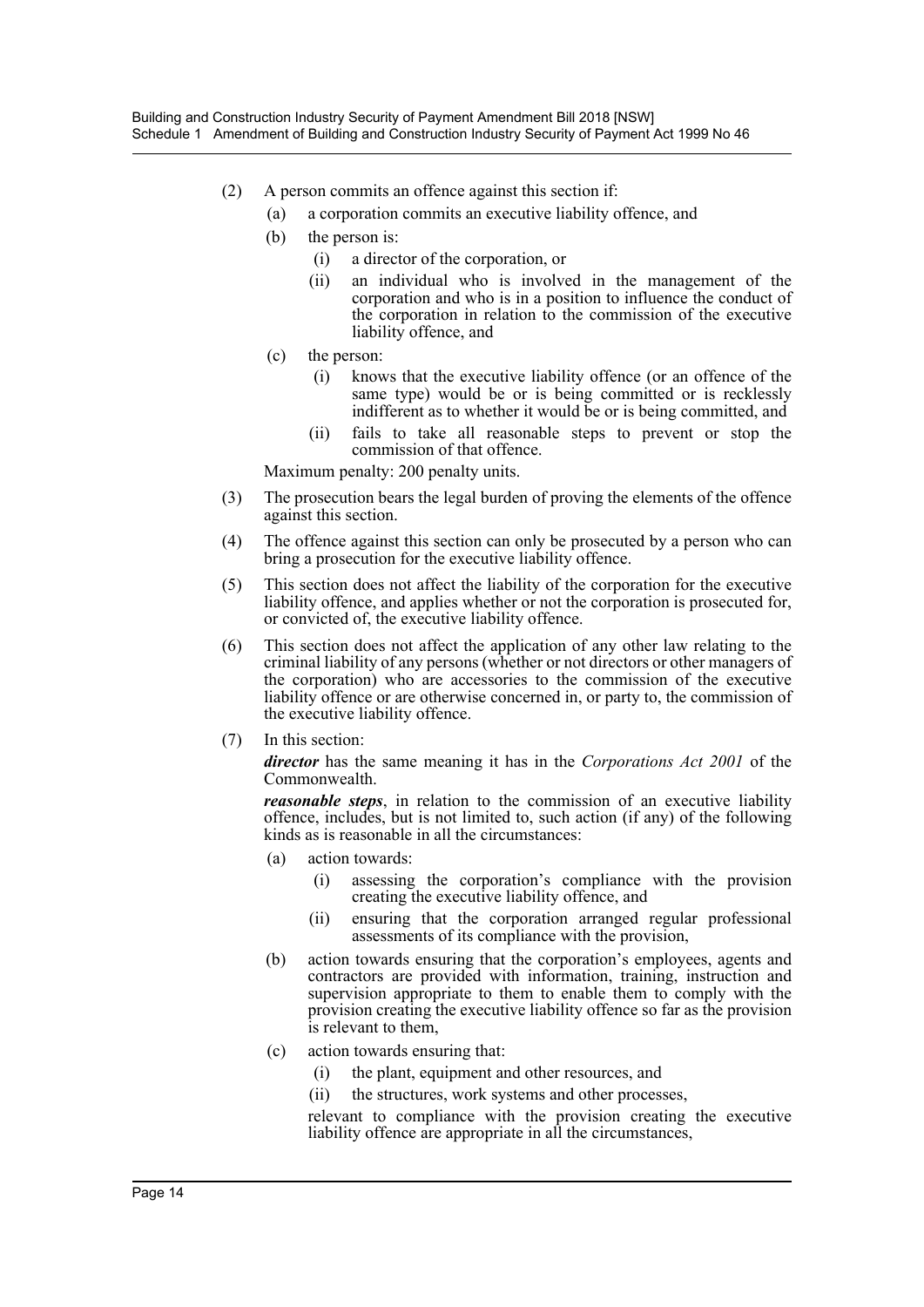(d) action towards creating and maintaining a corporate culture that does not direct, encourage, tolerate or lead to non-compliance with the provision creating the executive liability offence.

## **[36] Section 35 Regulations**

Insert after section 35 (3):

- (4) The regulations may:
	- (a) prescribe information that is required to be provided to a subcontractor when entering into a construction contract, and
	- (b) create offences punishable by a penalty not exceeding 100 penalty units in relation to that requirement.

#### **[37] Sections 36 and 36A**

Omit sections 36–36B. Insert instead:

#### **36 Disclosure of information**

A person must not disclose any information obtained in connection with the administration or execution of this Act unless that disclosure is made:

- (a) with the consent of the person from whom the information was obtained, or
- (b) in connection with the administration or execution of this Act, or
- (c) for the purposes of legal proceedings arising out of this Act or for the purposes of a report of legal proceedings, or
- (d) in accordance with a requirement imposed under the *Ombudsman Act 1974*, or
- (e) with other lawful excuse.

Maximum penalty: 100 penalty units.

#### **36A Delegation**

The Minister may delegate the exercise of any function of the Minister under this Act (other than this power of delegation) to:

- (a) the Secretary, or
- (b) a person employed in a Public Service agency responsible to the Minister, or
- (c) a person, or a class of persons, authorised for the purposes of this section by the regulations.

## **[38] Schedule 2 Savings and transitional provisions**

Insert at the end of the Schedule, with appropriate Part and clause numbering:

## **Part Provisions consequent on enactment of Building and Construction Industry Security of Payment Amendment Act 2018**

#### **Application of amendments**

Except as provided by the regulations, an amendment made to this Act by the *Building and Construction Industry Security of Payment Amendment Act 2018*